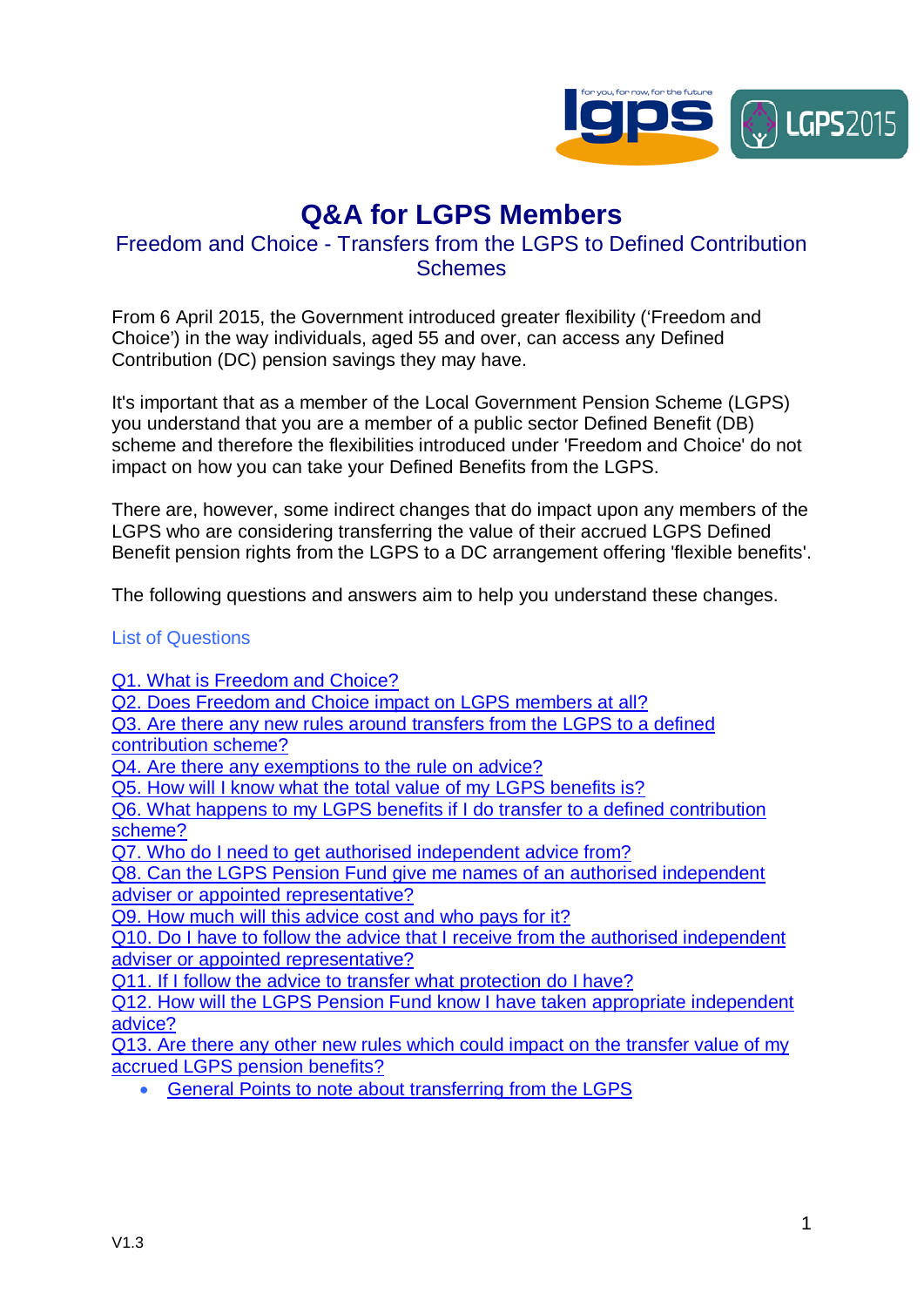# **Q1. What is Freedom and Choice?**

**A1.** From 6 April 2015 members of certain pension schemes have more freedom over how they take their money from their pension pot.

These changes affect pension scheme members who are:

- age 55 or over, and
- have a pension based on how much has been paid into their pot (a Defined Contribution pension).

There are now four main options for members who are in a Defined Contribution pension scheme which offers flexible benefits from their pension pot, including:

- � purchasing an annuity (annual pension) or scheme pension if offered by the scheme
- $\bullet$  flexi-access drawdown
- taking a number of cash sums at different stages
- taking the entire pot as cash in one go

These new flexibilities do not apply to any Defined Benefits you have in a Defined Benefit pension scheme, including the LGPS, and therefore they have no direct impact on your Defined Benefits from the LGPS.

# **Q2. Does Freedom and Choice impact on LGPS members at all?**

**A2.** Not directly. However, if you cease membership of the scheme with 3 or more months' membership then, unless you are retiring with immediate payment of your benefits on the grounds of redundancy, business efficiency or ill-health, you will be given information about your right to transfer your benefits built up in the LGPS. If you then choose to use the right to transfer the value of your LGPS Defined Benefits to a Defined Contribution pension scheme which offers flexible benefits, you will be able use the 'Freedom and Choice' flexibilities under that scheme.

## **Q3. Are there any new rules around transfers from the LGPS to a defined contribution scheme?**

**A3.** Yes, if you cease membership of the LGPS and wish to use the right to transfer the value of your LGPS Defined Benefits to a Defined Contribution pension scheme which offers flexible benefits you will be obliged by law to obtain appropriate independent advice, at your own cost, from an authorised independent adviser who is registered with the Financial Conduct Authority (FCA), or from an appointed representative (see Q7 for more information). You must prove that this advice has been taken before any payment of a transfer can be made from the LGPS Pension Fund(s) to a Defined Contribution pension scheme offering flexible benefits.

You are only entitled to request one transfer quotation in any 12 month period and, if you wish to proceed with a transfer, the election to proceed must be made at least 12 months before your Normal Pension Age in the LGPS or, if you are a Pension Credit member<sup>1</sup>, at least 12 months before your Normal Benefit Age.

<sup>-</sup>1 A Pension Credit member is a person who, as part of a settlement following divorce or dissolution of a civil partnership, has been given a share of their ex-spouse's or ex-civil partner's pension benefits in the Scheme which the Pension Credit member now holds in the Scheme in their own right..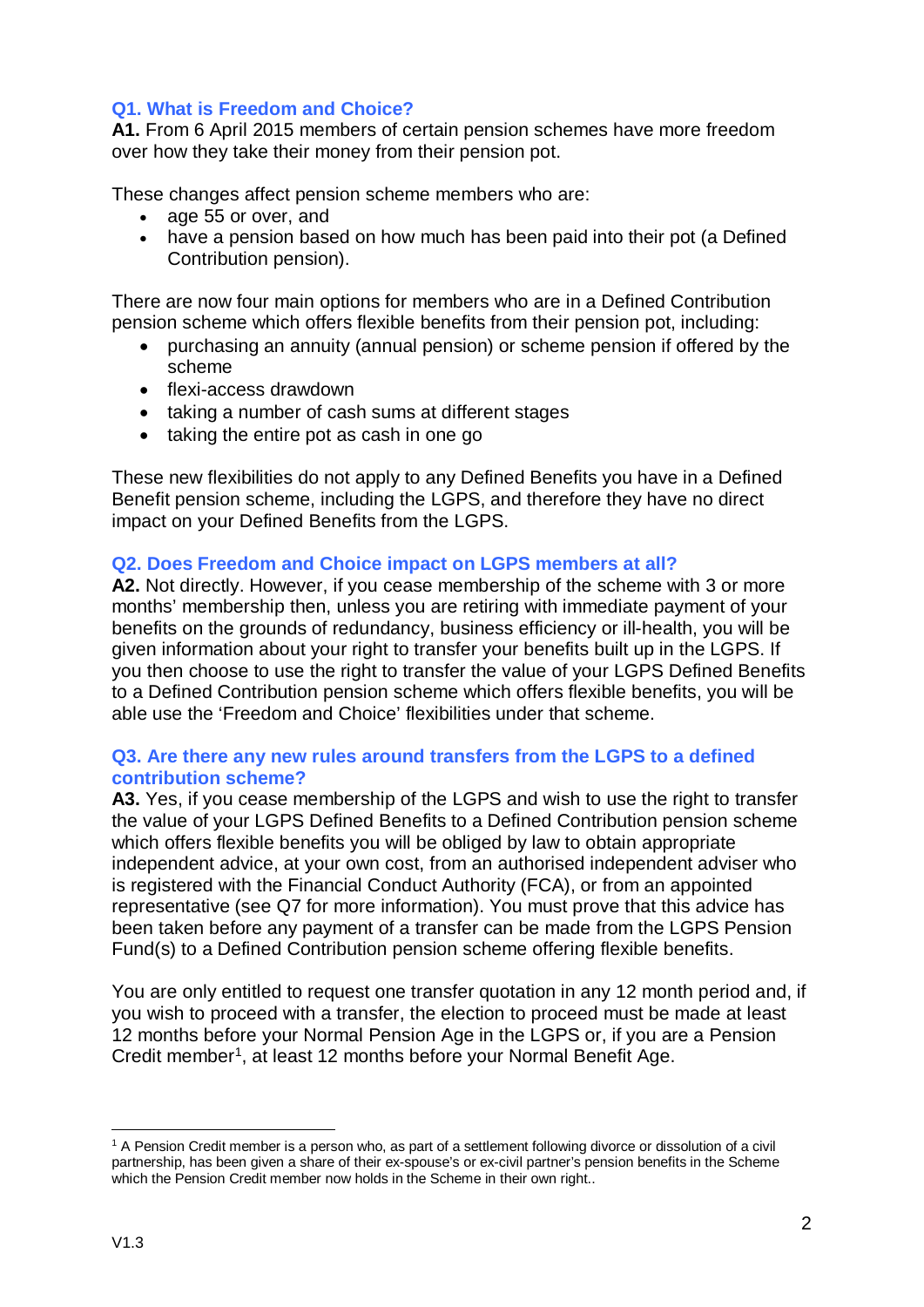In addition you can only transfer benefits from the LGPS if you have left the scheme and you have not already drawn benefits from the LGPS (either in your current employment or any earlier employment).

# **Q4. Are there any exemptions to the rule on advice?**

A4. Yes, if the total value of all your LGPS benefits<sup>2</sup> across all LGPS Pension Funds is  $£30,000<sup>3</sup>$  or less then you are not legally required to take advice. However, given the impact on your LGPS benefits, you are recommended to take such advice regardless of the legal requirement.

In addition, if you leave the LGPS with 3 or more months but less than 2 years membership (and you do not have an entitlement to a deferred benefit in the LGPS in respect of that membership) you would not legally be required to take advice. However, given the impact on your LGPS benefits, you would again be recommended to take such advice regardless of the legal requirement.

# **Q5. How will I know what the total value of my LGPS benefits is?**

**A5.** You will need to request a transfer value quotation from all LGPS Pension Funds in which you have benefits in the scheme. The total value of your benefits is the sum of all these transfer values. If the total amount is more than £30,000 then you will be legally required to take advice.

## **Q6. What happens to my LGPS benefits if I do transfer to a defined contribution scheme?**

**A6.** From the point of transfer all rights to any benefits of any description in any circumstance in the LGPS included in the transfer are extinguished.

If you hold more than one deferred benefit under the Scheme, in either the same or separate Funds, it is not possible to transfer out only one of the deferred benefits; if you wish to transfer out you must elect to transfer all or none of the deferred benefits you hold.

This restriction only applies to deferred benefits held under the same Scheme. As the LGPS in England & Wales, Scotland and Northern Ireland are all different schemes, a member holding a deferred benefit in both LGPS England & Wales and LGPS Scotland can decide to transfer out one and not the other.

#### **Q7. Who do I need to get authorised independent advice from?**

**A7.** You must by law receive appropriate independent advice from an independent adviser who is authorised by the Financial Conduct Authority (FCA), or from an appointed representative. You can check if an adviser is authorised by the FCA using the Financial Services Register on the FCA website.

An independent adviser must not only be authorised but also must be qualified to give specific advice on transfers between pension schemes. From 6 July 2016 an appointed representative of an authorised financial adviser is also permitted to

<sup>&</sup>lt;sup>2</sup> LGPS benefits include active, deferred, deferred refund and pension credit benefits.

<sup>&</sup>lt;sup>3</sup> This £30,000 limit is across the scheme so if you are a member in the LGPS in England and Wales it's the value of all benefits in that scheme, if you are a member in the LGPS in Scotland it's the value of all benefits in that scheme and if you are a member in the LGPS in Northern Ireland it's the value of all benefits in that scheme.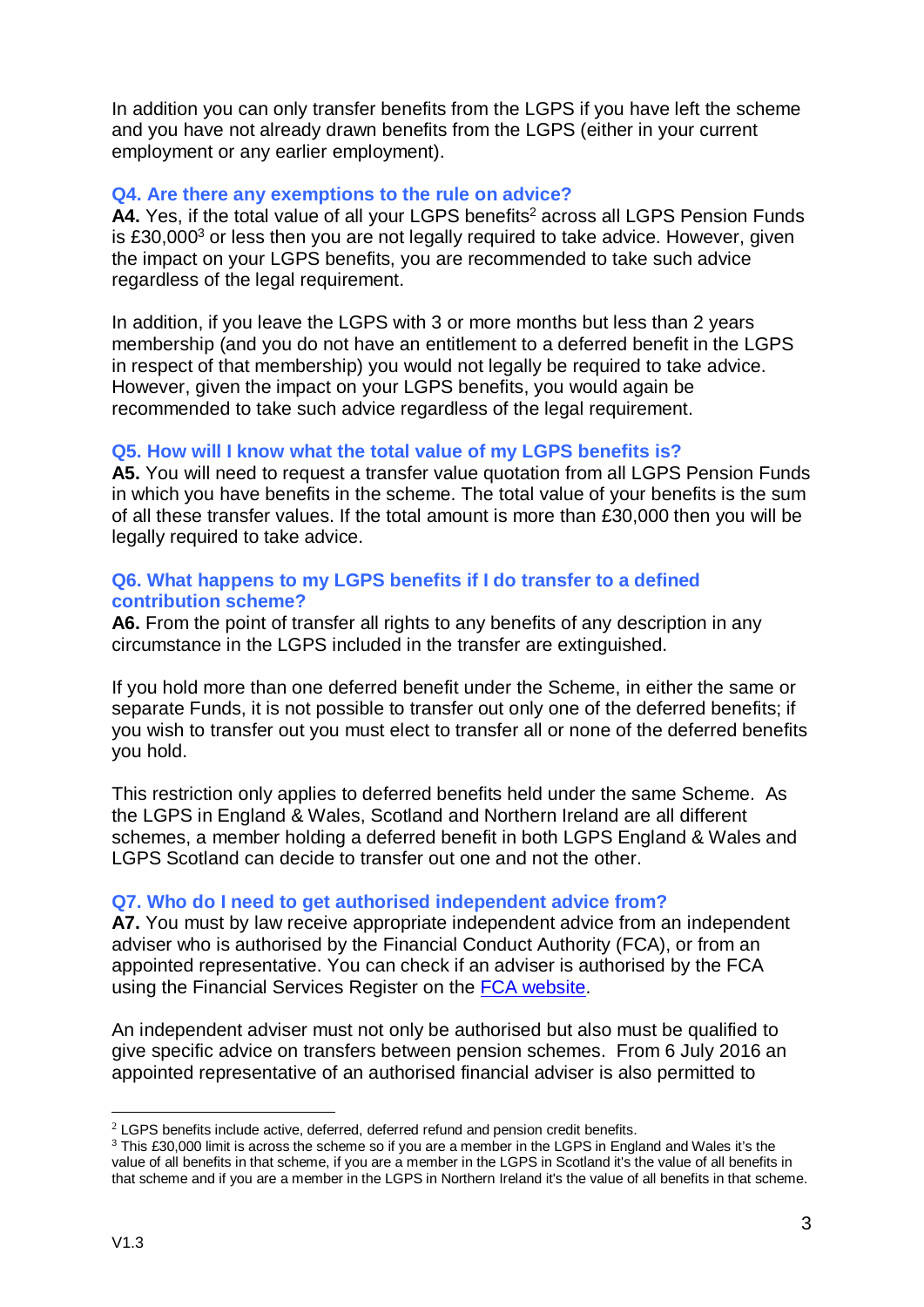provide this advice, providing the authorised financial adviser has the permissions to advise on pension transfers. It is important that you ensure that this is the case before committing to the receipt of advice.

Please do not ask your LGPS Pension Fund to advise you as you cannot by law receive advice on this matter from them. They are not authorised by the FCA to provide such advice

# **Q8. Can the LGPS Pension Fund give me names of an authorised independent adviser or appointed representative?**

**A8.** No. You can however locate details of an authorised independent adviser on the Financial Services Register, the Personal Finance Society website, the Association of Professional Financial Advisers website or contact the Citizens Advice Bureau.

You should be aware that appointed representatives will not be shown on the Financial Services Register as they only act as agents for firms that are directly authorised by the FCA. However, the details of the authorised independent adviser who appointed the appointed representative should be available on the Financial Services Register instead.

## **Q9. How much will this advice cost and who pays for it?**

**A8.** The cost will vary depending on the authorised independent adviser or appointed representative you decide to use. You, as the member choosing to transfer, will be expected to meet the cost of the advice. You should ensure that you get a clear and understandable quote of the cost from the authorised independent adviser or appointed representative before committing to receiving advice from them.

## **Q10. Do I have to follow the advice that I receive from the authorised independent adviser or appointed representative?**

**A10.** No. However, if you choose to ignore the advice and proceed with the transfer to a registered Defined Contribution scheme offering flexible benefits (or to a qualifying recognised overseas pension scheme) you will have no redress from either the authorised independent adviser/appointed representative or from the LGPS Pension Fund, should that decision prove to be financially disadvantageous to you.

# **Q11. If I follow the advice to transfer what protection do I have?**

**A11.** If the advice you are given from an authorised independent adviser or appointed representative is to proceed with the transfer and it proves to be financially disadvantageous to you, you would need to seek redress from the authorised independent adviser or appointed representative who provided that advice. There will be no redress from, or reinstatement in, the LGPS Pension Fund from which the benefits have been transferred.

# **Q12. How will the LGPS Pension Fund know I have taken appropriate independent advice?**

**A12.** If you are required to take appropriate independent advice you will have to prove to your LGPS Pension Fund(s) that this advice has been taken before the Fund can release the transfer value payment. As part of the transfer information provided by the LGPS Fund there will be an 'Advice Confirmation Form' which the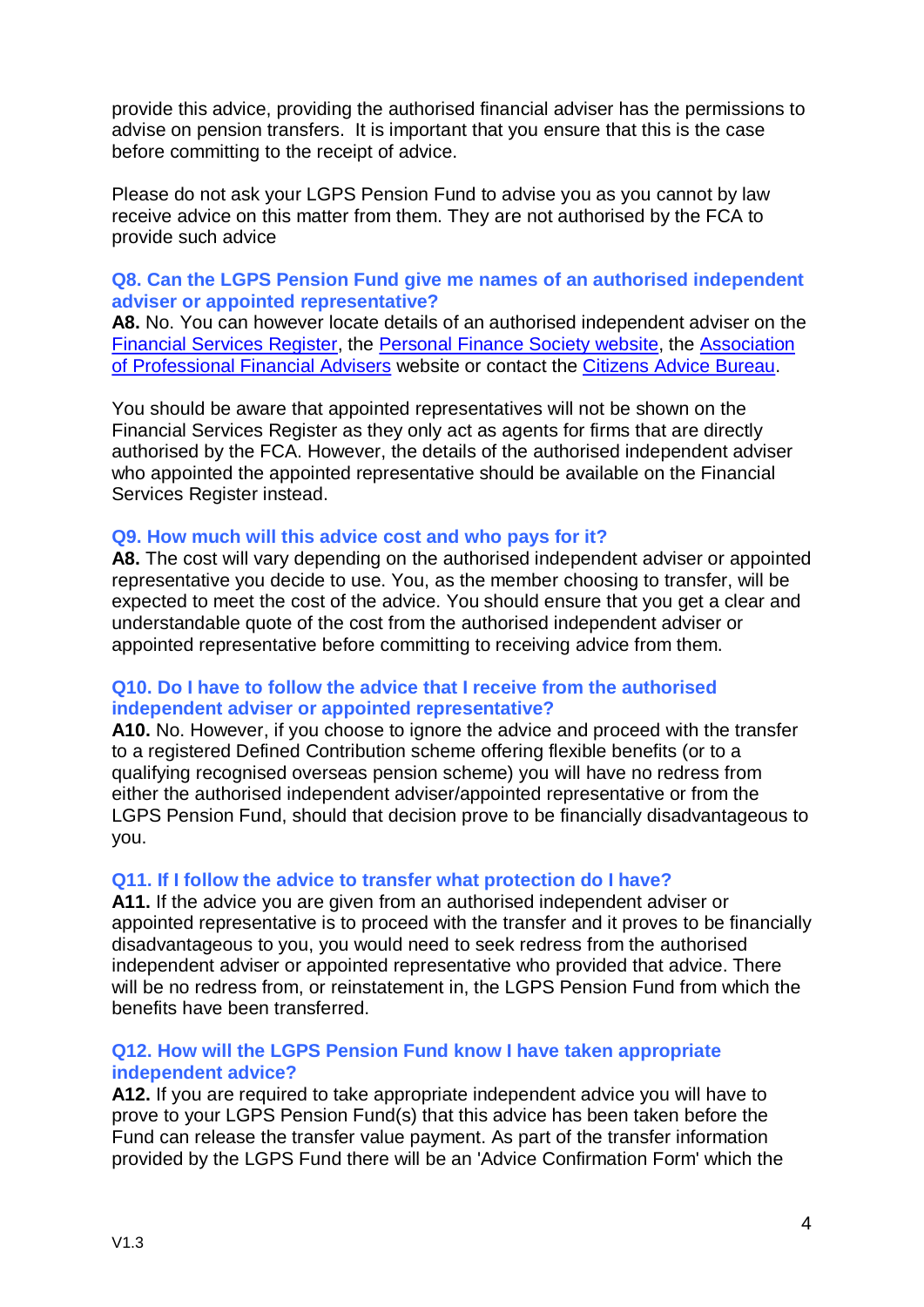adviser/representative must complete. The information on this form will include confirmation:

- that advice given to you was specific to the transfer
- that the adviser is authorised to provide such advice, or in the case of an appointed representative, that the principal financial adviser is authorised to provide such advice
- of the FCA reference number of the company for whom the adviser works or for whom the representative is an agent
- � your name, and the name of the scheme from which the transfer is being sought and in respect of which the advice was given.

You must also sign that 'Advice Confirmation Form' and return it as part of any other application forms to transfer your LGPS benefits which your LGPS Pension Fund may send you.

On receipt of the above proof of advice the LGPS Pension Fund must check the authorisation status of the adviser's/representative's company. They will do this by checking the company's entry in the Financial Services Register using the FCA reference number provided by the adviser/representative on the 'Advice Confirmation Form'.

If you are not required to take appropriate independent advice (because the total value of your benefits in the LGPS is £30,000 or less or the scheme to which you are transferring benefits is not one that offers 'flexible benefits') you will be asked to confirm this in writing.

# **Q13. Are there any other new rules which could impact on the transfer value of my accrued LGPS pension benefits?**

**A13.** Potentially, yes. In circumstances where the Government is convinced that the number of transfers to Defined Contribution schemes offering flexible benefits may result in a risk to the LGPS Pension Fund and, hence, to local taxpayers, the amount of the transfer value can be reduced. Your LGPS Pension Fund will confirm if this applies when you are considering your transfer.

# **General Points to note about transferring from the LGPS:**

- You cannot transfer your benefits, other than Additional Voluntary Contributions (AVCs), if you leave the scheme when you are less than one year away from your Normal Pension Age.
- An option to transfer must (other than in respect of AVCs) be made at least 12 months before your Normal Pension Age or, if you are a Pension Credit member, at least 12 months before your Normal Benefit Age.
- � If you wish to investigate a transfer of your pension rights, your Pension Fund has to (other than in respect of AVCs) provide you with a transfer value quotation within three months of receiving your request and the quotation will be guarantee for a period of three months from the date of calculation (known as the 'Guarantee Date').
- � If you wish to proceed with the transfer, a written option to proceed must be received by the LGPS Pension Fund within three months of the 'Guarantee Date'.